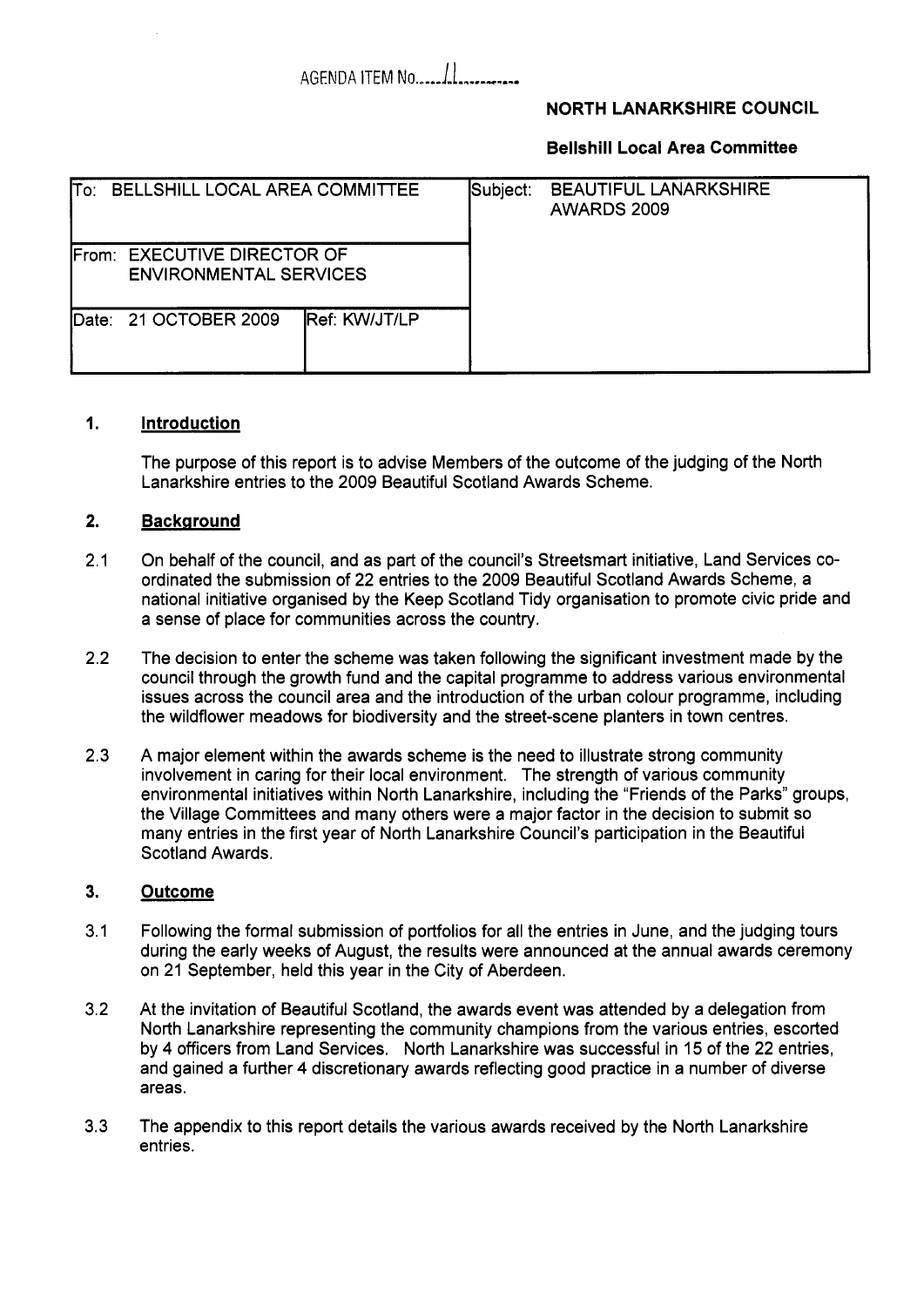# **4. Recommendation**

**4.1** That the committee note the success of the North Lanarkshire entries to the 2009 Beautiful Scotland Awards Scheme and congratulates all the community partner organisations which played such an important role in the success of this year's initiative.

 $\overline{O}$ 

**KENNETH WILSON Head of Land Services** 

Local Government Access to Information Act: for further information about this report, please contact Ken Wilson on **0141 304 1846**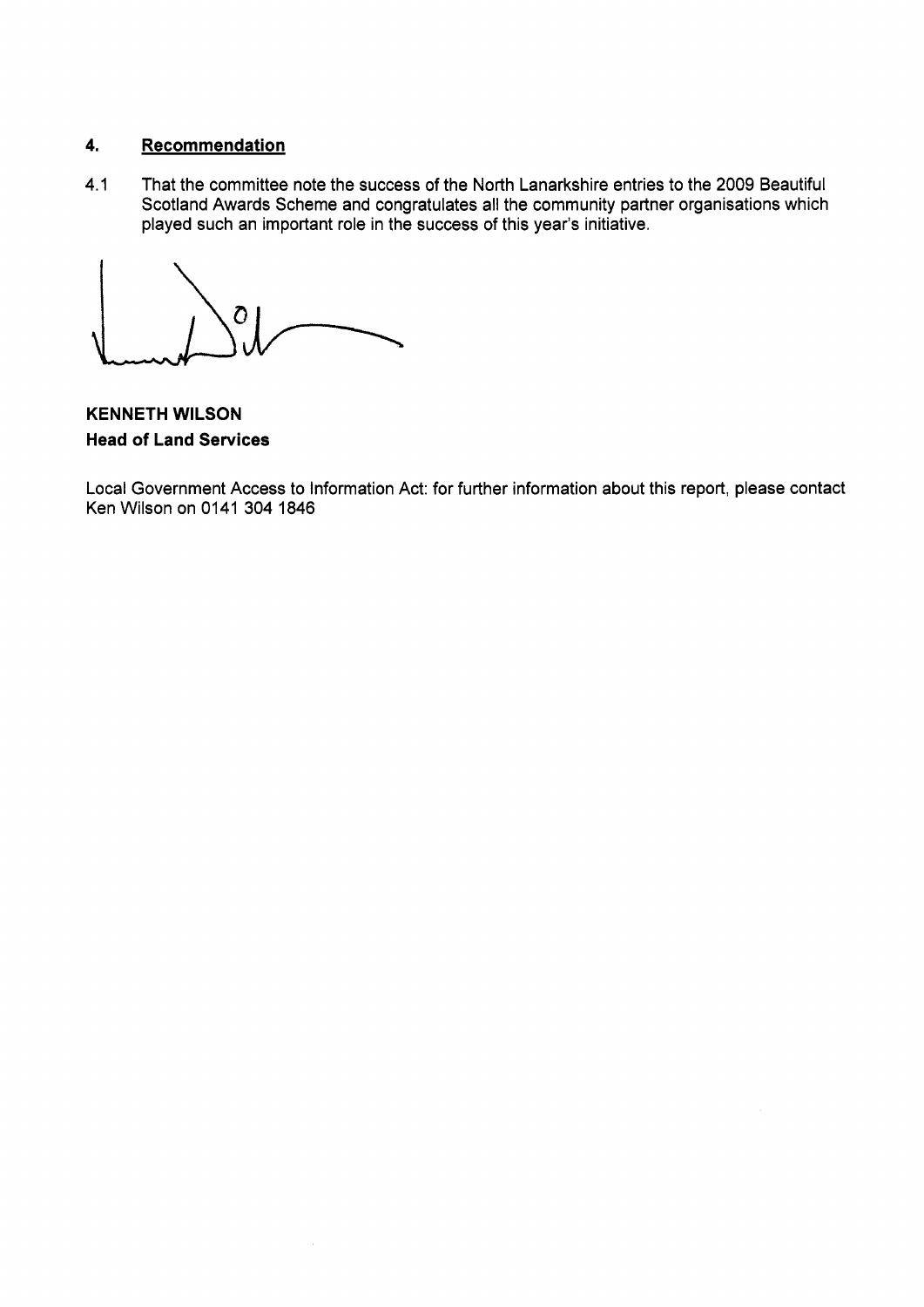# **Appendix**

- North Lanarkshire has achieved 19 awards in this year's Beautiful Scotland competition. Presented on Monday 21 September, at the prestigious award ceremony in Aberdeen's Beach Ballroom, North Lanarkshire's haul included one major award; one silver gilt medal; five silver and nine bronze medals, and four discretionary awards.
- Coatbridge was named as the 'Best Small City', while Kilsyth took the Silver Gilt medal for its high standard of entry that 'meets the judging criteria and Beautiful Scotland objectives' and 'includes sections of exceptionally high standard'. It also shows potential for a future Gold Award.
- Motherwell, Airdrie, Coatbridge, Cumbernauld and Banton are all celebrating Silver Medal wins as 'above average entries that meet most of the judging criteria and objectives of Beautiful Scotland' and show 'more than one section that demonstrates exceptionally high standards', with 'potential to progress to Silver Gilt standard'.
- Bronze medals this year went to Croy, Gartcosh, Plains, Shotts, Bellshill, Caldercruix, Condorrat, Cumbernauld Village and Glenboig. Bronze *is* awarded to areas that have achieved 'most of the judging criteria and objectives of the competition', have 'at least one area of an exceptional standard' and 'the potential to progress to Silver Medal standard'.
- North Lanarkshire Council received the Wright Sustainable Development Award for efforts to deliver sustainable development through Local Agenda 21; and a Special Endeavour Award for promoting the campaign to local communities on such a large scale.
- A second Special Endeavour Award was presented to the group running the Craigneuk Allotments in Airdrie, while Kilsyth received the award for Best New Entrant.
- North Lanarkshire's communities were competing with 71 other entrants from across Scotland, and were visited by highly experienced assessors during a national judging tour in August to discover the cleanest, most sustainable and most beautiful communities in Scotland. A full list of the North Lanarkshire winners, along with comments from the judges, follows:

#### **North Lanarkshire Council**

Trophy: Special Endeavour Award, Wright Sustainable Development Award for Motherwell. The Wright Sustainable Development Award is awarded to a local authority for efforts to deliver Sustainable Development through Local Agenda 21.

**Airdrie, North Lanarkshire** - Award for Special Endeavour for Craigneuk Allotments; Silver Medal Beautiful Scotland judges commented: "This is an area of surprising qualities. Airdrie impressed the judges with an overall commitment to improving the natural and urban heritage. The introduction of colour into the city centre by the intelligent use of planters complements the high quality streetscape."

#### **Coatbridge, North Lanarkshire** - Small City Award; Silver Medal

Beautiful Scotland judges commented: "Coatbridge showed a plethora of green spaces, the obvious jewel being Drumpellier Country Park. The local initiatives being carried out in conjunction with North Lanarkshire Council showed a level of local and higher level consultation which together are showing good results."

**Kilsyth, North Lanarkshire** - New Entrant Award; Silver Gilt medal Beautiful Scotland judges commented: "The judges were most impressed with this Lanarkshire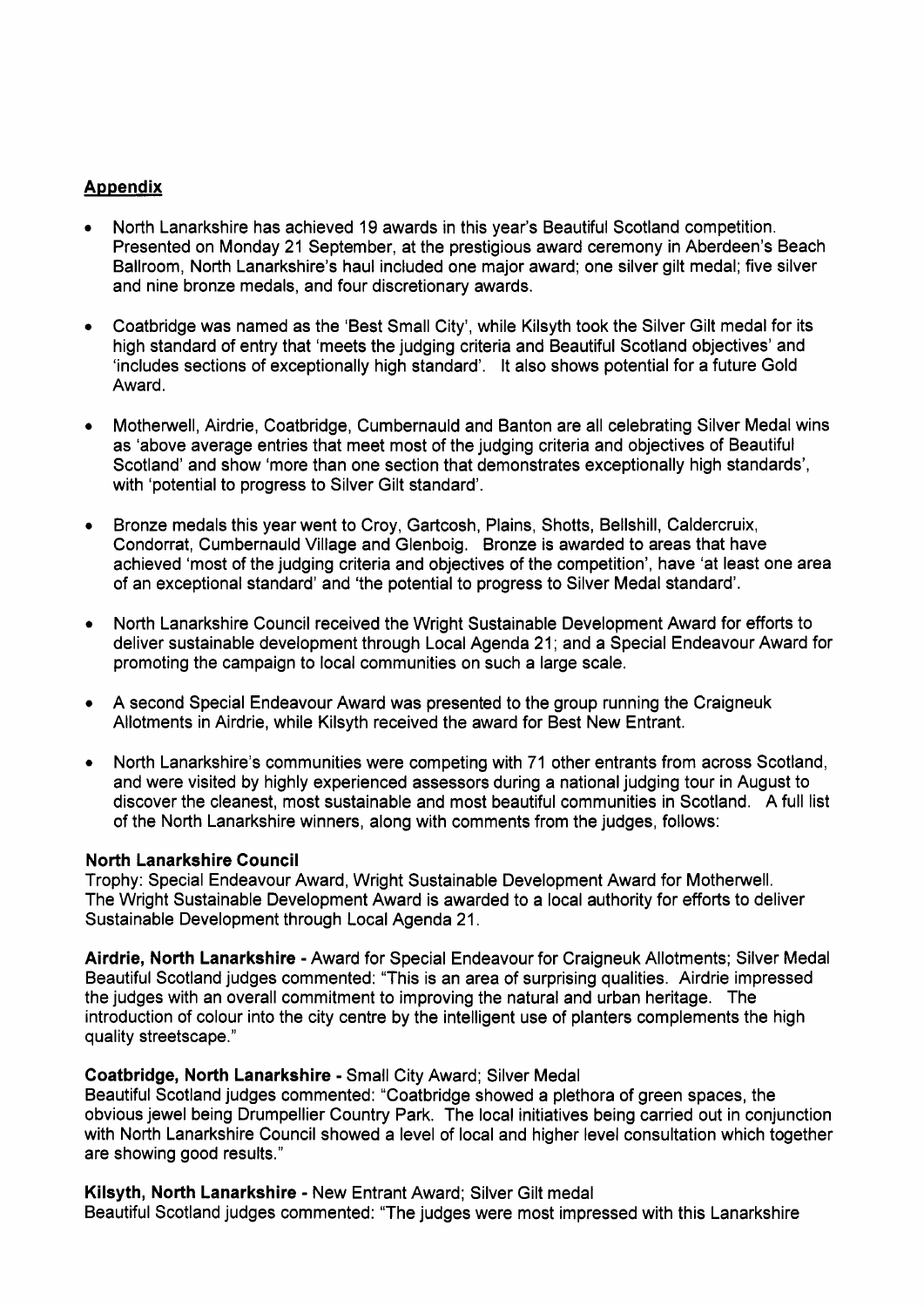town which has a number of especially noteworthy features including Burngreen Park, the Walled Garden at Colzium, the planters and the barrier baskets. Kilsyth exceeded all expectations of a first time entry to the campaign."

### **Banton** - Silver Medal

Beautiful Scotland judges commented: "The many groups involved in the village have a well structured future plan. Meantime, the level of horticulture throughout the village is of a very high standard, with excellent co-operation from the council but maintained by the residents. In particular the judges were impressed by the standard of the Church gardens."

### **Bellshill** - Bronze Medal

Beautiful Scotland judges commented: "The Business Park is not only well landscaped but also meets many biodiversity targets. The newly landscaped low maintenance roundabouts are good for resource management, and the improvements at the Jewel estate will be interesting when completed. The history of the Douglas Estate was very interesting. The use of solar collectors to power lighting at the play area is to be commended."

### **Caldercruix** - Bronze Medal

Beautiful Scotland judges commented: "This community still has a strong village feel to it. There is good evidence that a well-led community centre is acting as the focus for improvement in the local environment. The work of the staff and volunteers on the committee has led to a productive partnership with the local authority and obvious improvements in facilities for young people."

### **Condorrat** - Bronze Medal

Beautiful Scotland judges commented: **"As** a part of Cumbernauld, Condorrat has a backdrop of woodland and areas of greenspace. It also retains a strong sense of community. Working with the local authority, local voluntary groups are taking forward projects to commemorate important events in the area's history."

#### **Croy** - Bronze Medal

Beautiful Scotland judges commented: "This North Lanarkshire village has the foundations for doing well in the Beautiful Scotland campaign. The village has lovely open spaces and parks which have their own natural beauty."

#### **Cumbernauld** - Silver Medal

Beautiful Scotland judges commented: "Cumbernauld impressed with its extensive tree plantations which give shelter to the housing and gives it an all round green aura. The diversity of habitats and the community respect for the environment also impressed. There are a number of projects in the pipeline and it will be good to see them progress.''

## **Cumbernauld Village** - Bronze Medal

Beautiful Scotland judges commented: "This community is drawing on its history to revitalise its present and future. Medieval gardens are now areas of public open space, with considerable potential for further restoration and interpretation. Considerable effort is going into several key buildings in the village, and there are plans to improve both hard and soft landscaping. There is an active group of volunteers taking these ideas forward in conjunction with the local authority."

#### **Gartcosh** - Bronze Medal

Beautiful Scotland judges commented: **"A** new entry to the campaign, the village has some nice features - especially the unique memorial cottage, lovely church and the nature reserve. The latter is an excellent facility and is well used by local residents."

#### **Glenboig** - Bronze Medal

Beautiful Scotland judges commented: "Glenboig is a new entrant to Beautiful Scotland, but is a community with a long established tradition of self help. Glenboig Village Park, with the focal point of Garnqueen, provides an excellent resource at the heart of the community for the appreciation of nature and associated activities such as angling, nature study, walking etc."